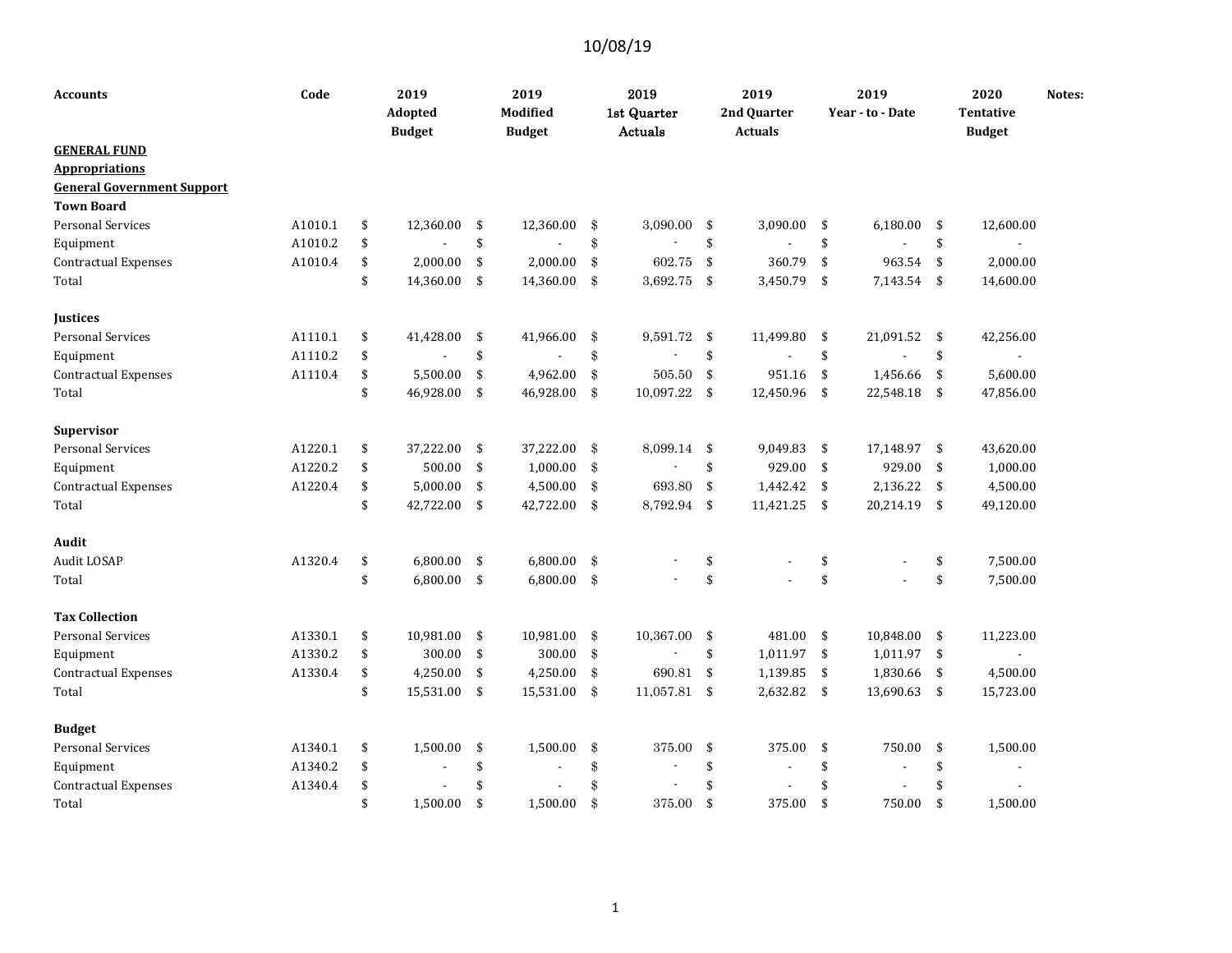| <b>Accounts</b>             | Code    | 2019<br>Adopted<br><b>Budget</b> |               | 2019<br>Modified<br><b>Budget</b> | 2019<br>1st Quarter<br>Actuals |                    | 2019<br>2nd Quarter<br><b>Actuals</b> |               | 2019<br>Year - to - Date |     | 2020<br><b>Tentative</b><br><b>Budget</b> | Notes: |
|-----------------------------|---------|----------------------------------|---------------|-----------------------------------|--------------------------------|--------------------|---------------------------------------|---------------|--------------------------|-----|-------------------------------------------|--------|
| <b>Assessors</b>            |         |                                  |               |                                   |                                |                    |                                       |               |                          |     |                                           |        |
| <b>Personal Services</b>    | A1355.1 | \$<br>6,180.00                   | \$            | 6,180.00                          | \$                             | \$                 |                                       | \$            |                          | \$  |                                           |        |
| Equipment                   | A1355.2 | \$                               | \$            |                                   | \$                             | \$                 |                                       | \$            |                          | \$  |                                           |        |
| Contractual Expenses        | A1355.4 | \$<br>32,820.00                  | \$            | 32,820.00                         | \$<br>$\overline{\phantom{a}}$ | \$                 | 12,623.15                             | \$            | 12,623.15                | \$  | 40,375.00                                 |        |
| Total                       |         | \$<br>39,000.00                  | \$            | 39,000.00                         | \$                             | \$                 | 12,623.15                             | $\frac{1}{2}$ | 12,623.15                | -\$ | 40,375.00                                 |        |
| <b>Fiscal Advisors</b>      |         |                                  |               |                                   |                                |                    |                                       |               |                          |     |                                           |        |
| <b>Contractual Expenses</b> | A1380.4 | \$                               | \$            |                                   | \$                             | \$                 |                                       | \$            |                          | \$  |                                           |        |
| Total                       |         | \$                               | \$            |                                   | \$                             | \$                 |                                       | \$            |                          | \$  |                                           |        |
| <b>Town Clerk</b>           |         |                                  |               |                                   |                                |                    |                                       |               |                          |     |                                           |        |
| <b>Personal Services</b>    | A1410.1 | \$<br>37,145.00                  | \$            | 37,145.00                         | \$<br>8,869.62                 | \$                 | 9,822.89                              | \$            | 18,692.51                | \$  | 37,328.00                                 |        |
| Equipment                   | A1410.2 | \$                               | \$            |                                   | \$                             | \$                 |                                       | \$            |                          | \$  | $\blacksquare$                            |        |
| Contractual Expenses        | A1410.4 | \$<br>4,000.00                   | \$            | 4,000.00                          | \$<br>414.89                   | \$                 | 1,856.72                              | $\sqrt{5}$    | 2,271.61                 | -\$ | 4,000.00                                  |        |
| Total                       |         | \$<br>41,145.00                  | \$            | 41,145.00                         | \$<br>9,284.51                 | \$                 | 11,679.61                             | $\sqrt{5}$    | 20,964.12                | \$  | 41,328.00                                 |        |
| <b>Attorney</b>             |         |                                  |               |                                   |                                |                    |                                       |               |                          |     |                                           |        |
| <b>Personal Services</b>    | A1420.1 | \$<br>٠                          | \$            |                                   | \$                             | \$                 |                                       | \$            |                          | \$  |                                           |        |
| Equipment                   | A1420.2 | \$                               | \$            |                                   | \$                             | \$                 |                                       | \$            |                          | \$  |                                           |        |
| Contractual Expenses        | A1420.4 | \$<br>50,000.00                  | \$            | 50,000.00                         | \$<br>6,944.00                 | \$                 | 7,170.00                              | \$            | 14,114.00                | \$  | 40,000.00                                 |        |
| Total                       |         | \$<br>50,000.00                  | \$            | 50,000.00                         | \$<br>6,944.00                 | \$                 | 7,170.00                              | $\sqrt{2}$    | 14,114.00                | \$  | 40,000.00                                 |        |
| <b>Engineer</b>             |         |                                  |               |                                   |                                |                    |                                       |               |                          |     |                                           |        |
| Contractual Expenses        | A1440.4 | \$<br>3,500.00                   | \$            | 3,500.00                          | \$<br>4,000.02                 | $\mathbf{\hat{S}}$ | 4,332.45                              | -\$           | 8,332.47                 | \$  | 3,500.00                                  |        |
| Total                       |         | \$<br>3,500.00                   | $\sqrt[6]{3}$ | 3,500.00                          | \$<br>4,000.02                 | $\sqrt{5}$         | 4,332.45                              | $\sqrt{5}$    | 8,332.47 \$              |     | 3,500.00                                  |        |
| <b>Elections</b>            |         |                                  |               |                                   |                                |                    |                                       |               |                          |     |                                           |        |
| Personal Services           | A1450.1 | \$                               | \$            |                                   | \$                             | \$                 |                                       | \$            |                          | \$  |                                           |        |
| Equipment                   | A1450.2 | \$                               | \$            |                                   | \$                             | \$                 |                                       | \$            |                          | \$  |                                           |        |
| <b>Contractual Expenses</b> | A1450.4 | \$<br>250.00                     | \$            | 250.00                            | \$                             | \$                 |                                       | \$            |                          | \$  | 250.00                                    |        |
| Total                       |         | \$<br>250.00                     | \$            | 250.00                            | \$<br>÷,                       | \$                 |                                       | \$            |                          | \$  | 250.00                                    |        |
| <b>Buildings</b>            |         |                                  |               |                                   |                                |                    |                                       |               |                          |     |                                           |        |
| <b>Personal Services</b>    | A1620.1 | \$<br>2,000.00                   | \$            | 2,000.00                          | \$<br>379.68                   | \$                 | 188.00                                | \$            | 567.68                   | \$  | 2,000.00                                  |        |
| Equipment                   | A1620.2 | \$<br>500.00                     | \$            | 500.00                            | \$                             | \$                 | 474.02                                | $\sqrt{5}$    | 474.02                   | \$  | 500.00                                    |        |
| Contractual Expenses        | A1620.4 | \$<br>60,000.00                  | \$            | 60,000.00                         | \$<br>15,349.54                | \$                 | 11,576.00                             | \$            | 26,925.54                | \$  | 60,000.00                                 |        |
| Total                       |         | \$<br>62,500.00                  | \$            | 62,500.00                         | \$<br>15,729.22                | \$                 | 12,238.02                             | \$            | 27,967.24                | \$  | 62,500.00                                 |        |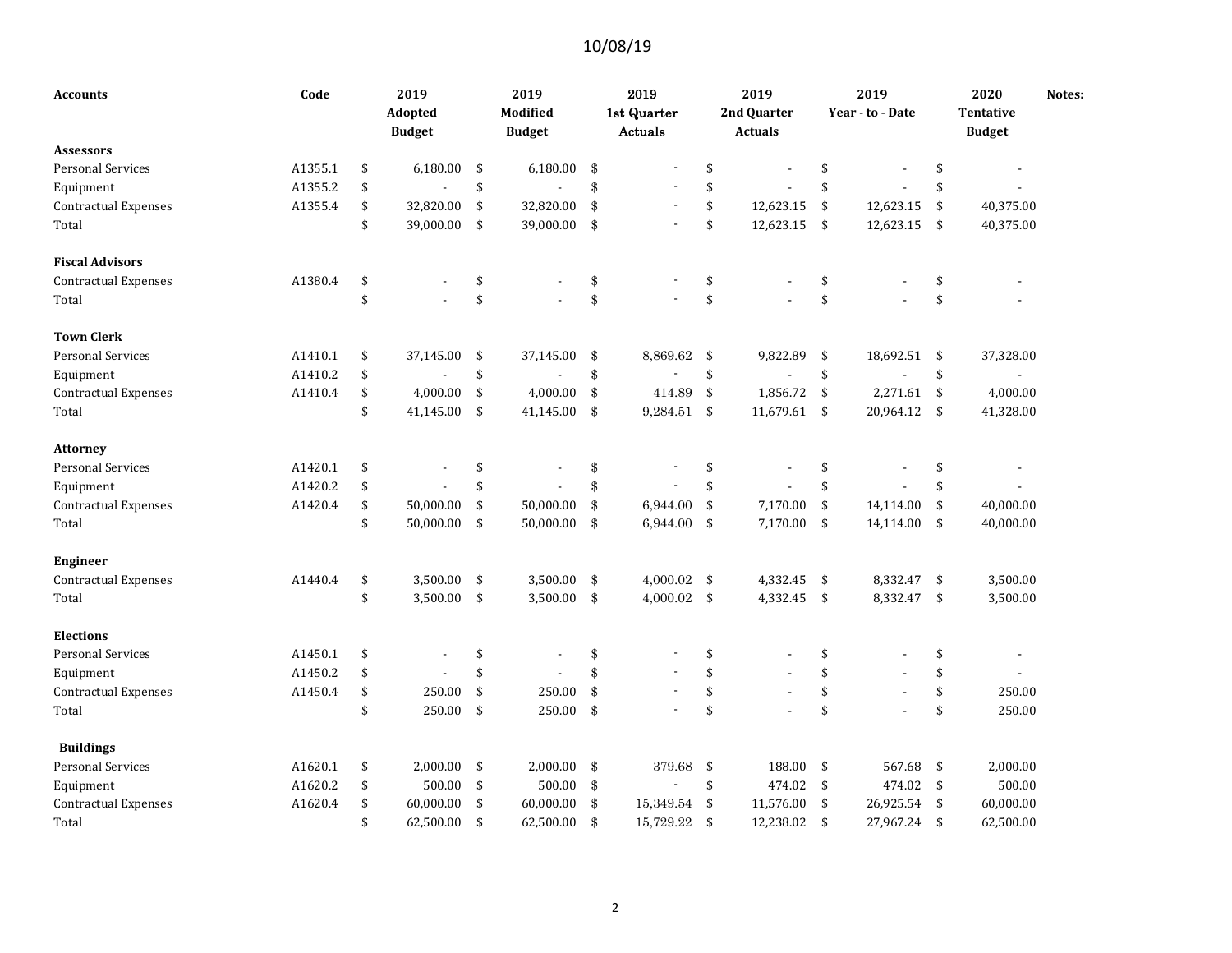| Accounts                                | Code    | 2019<br>Adopted<br><b>Budget</b> | 2019<br>Modified<br><b>Budget</b> | 2019<br>1st Quarter<br>Actuals |     | 2019<br>2nd Quarter<br><b>Actuals</b> |                    | 2019<br>Year - to - Date |                    | 2020<br><b>Tentative</b><br><b>Budget</b> | Notes: |
|-----------------------------------------|---------|----------------------------------|-----------------------------------|--------------------------------|-----|---------------------------------------|--------------------|--------------------------|--------------------|-------------------------------------------|--------|
| <b>Central Communicatons System</b>     |         |                                  |                                   |                                |     |                                       |                    |                          |                    |                                           |        |
| <b>Personal Services</b>                | A1650.1 | \$                               | \$                                | \$                             | \$  |                                       | \$                 |                          | \$                 |                                           |        |
| Equipment                               | A1650.2 | \$                               | \$                                | \$                             | \$  |                                       | \$                 |                          | $\mathbf{\hat{S}}$ |                                           |        |
| <b>Contractual Expenses</b>             | A1650.4 | \$<br>5,000.00                   | \$<br>5,000.00                    | \$<br>1,754.28                 | \$  | 1,082.34                              | \$                 | 2,836.62                 | \$                 | 5,000.00                                  |        |
| Total                                   |         | \$<br>5,000.00                   | \$<br>5,000.00                    | \$<br>1,754.28                 | -\$ | 1,082.34 \$                           |                    | 2,836.62                 | \$                 | 5,000.00                                  |        |
| <b>Central Printing and Mailing</b>     |         |                                  |                                   |                                |     |                                       |                    |                          |                    |                                           |        |
| <b>Personal Services</b>                | A1670.1 | \$                               | \$                                | \$                             | \$  |                                       | \$                 |                          | \$                 |                                           |        |
| Equipment                               | A1670.2 | \$                               | \$                                | \$                             | \$  |                                       | \$                 |                          | \$                 |                                           |        |
| <b>Contractual Expenses</b>             | A1670.4 | \$<br>2,500.00                   | \$<br>2,500.00                    | \$<br>1,305.93                 | \$  | $(1,358.91)$ \$                       |                    | $(52.98)$ \$             |                    | 2,500.00                                  |        |
| Total                                   |         | \$<br>2,500.00                   | \$<br>2,500.00                    | \$<br>1,305.93                 | \$  | $(1,358.91)$ \$                       |                    | $(52.98)$ \$             |                    | 2,500.00                                  |        |
| <b>Special items</b>                    |         |                                  |                                   |                                |     |                                       |                    |                          |                    |                                           |        |
| <b>Unallocated Insurance</b>            | A1910.4 | \$<br>35,000.00                  | \$<br>35,000.00                   | \$                             | \$  | 33,716.88                             | \$                 | 33,716.88                | \$                 | 36,000.00                                 |        |
| <b>Municipal Association Dues</b>       | A1920.4 | \$<br>1,000.00                   | \$<br>1,000.00                    | \$<br>1,000.00                 | \$  |                                       | \$                 | 1,000.00                 | \$                 | 1,100.00                                  |        |
| Contingency                             | A1990.4 | \$<br>40,000.00                  | \$<br>40,000.00                   | \$                             | \$  |                                       | \$                 |                          | \$                 | 45,000.00                                 |        |
| Total                                   |         | \$<br>76,000.00                  | \$<br>76,000.00                   | \$<br>1,000.00                 | \$  | 33,716.88                             | $\sqrt{5}$         | 34,716.88                | \$                 | 82,100.00                                 |        |
| <b>Total General Government Support</b> |         | \$<br>407,736.00                 | \$<br>407,736.00                  | \$<br>74,033.68                | \$  | 111,814.36                            | \$                 | 185,848.04               | \$                 | 413,852.00                                |        |
| <b>Public Safety</b>                    |         |                                  |                                   |                                |     |                                       |                    |                          |                    |                                           |        |
| <b>Traffic Control</b>                  |         |                                  |                                   |                                |     |                                       |                    |                          |                    |                                           |        |
| <b>Personal Services</b>                | A3310.1 | \$                               | \$                                | \$                             | \$  |                                       | \$                 |                          | \$                 |                                           |        |
| Equipment                               | A3310.2 | \$                               | \$                                | \$                             | \$  |                                       | \$                 |                          | \$                 |                                           |        |
| <b>Contractual Expenses</b>             | A3310.4 | \$<br>1,000.00                   | \$<br>1,000.00                    | \$<br>$\overline{\phantom{a}}$ | \$  |                                       | \$                 |                          | \$                 | 1,500.00                                  |        |
| Total                                   |         | \$<br>1,000.00                   | \$<br>1,000.00                    | \$                             | \$  |                                       | \$                 |                          | \$                 | 1,500.00                                  |        |
| <b>Control of Dogs</b>                  |         |                                  |                                   |                                |     |                                       |                    |                          |                    |                                           |        |
| <b>Personal Services</b>                | A3510.1 | \$<br>7,638.00                   | \$<br>7,638.00                    | \$<br>1,762.62                 | \$  | 2,056.39                              | \$                 | 3,819.01                 | \$                 | 7,791.00                                  |        |
| Equipment                               | A3510.2 | \$                               | \$                                | \$<br>Ĭ.                       | \$  |                                       | \$                 |                          | \$                 |                                           |        |
| <b>Contractual Expenses</b>             | A3510.4 | \$<br>5,130.00                   | \$<br>5,130.00                    | \$<br>210.00                   | \$  | 560.59                                | \$                 | 770.59                   | \$                 | 5,130.00                                  |        |
| Total                                   |         | \$<br>12,768.00                  | \$<br>12,768.00                   | \$<br>1,972.62                 | \$  | 2.616.98                              | $\mathbf{\hat{S}}$ | 4,589.60                 | \$                 | 12,921.00                                 |        |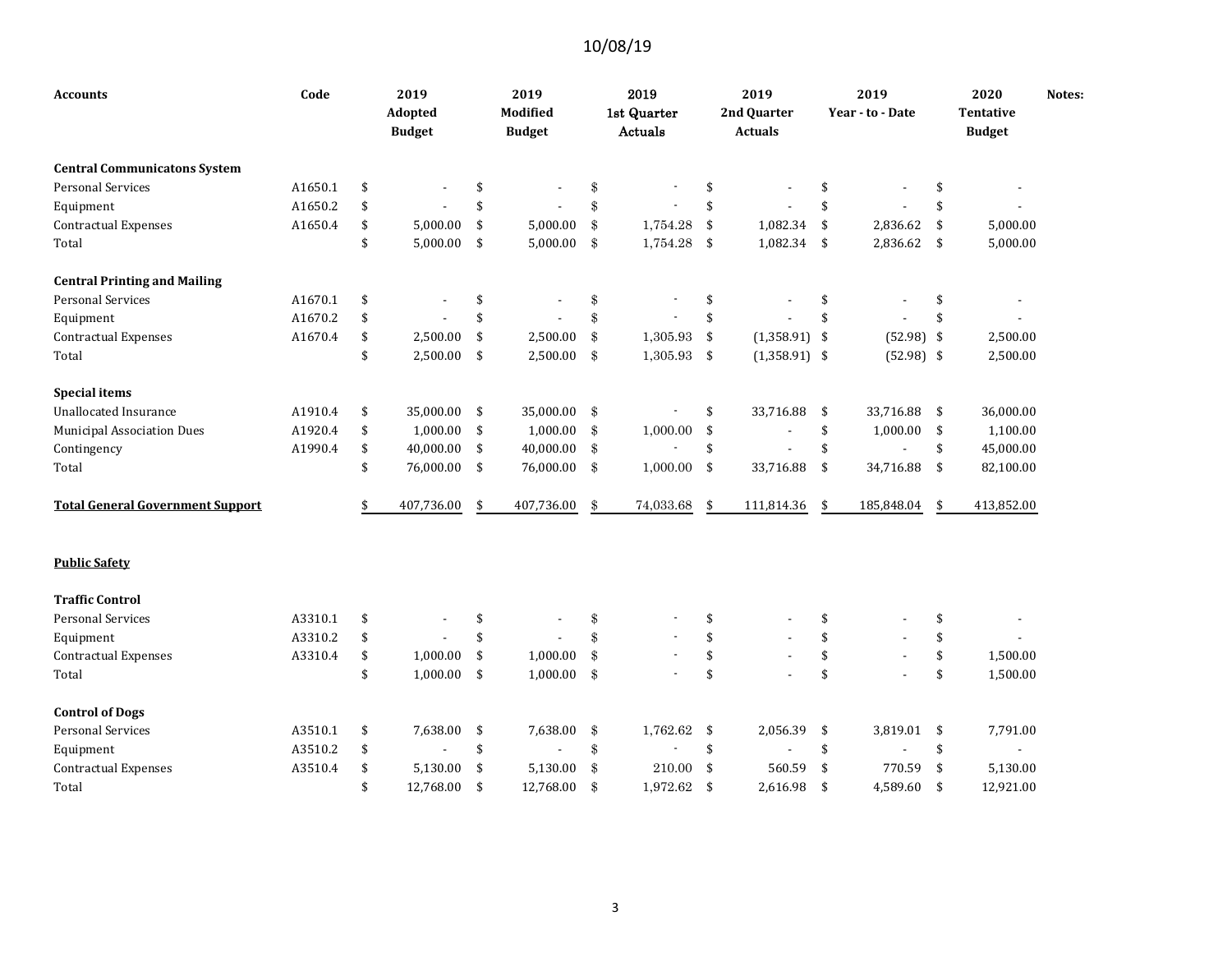| <b>Accounts</b>                      | Code    | 2019<br>Adopted<br><b>Budget</b> | 2019<br>Modified<br><b>Budget</b> |               | 2019<br>1st Quarter<br>Actuals |     | 2019<br>2nd Quarter<br><b>Actuals</b> |            | 2019<br>Year - to - Date | 2020<br><b>Tentative</b><br><b>Budget</b> | Notes: |
|--------------------------------------|---------|----------------------------------|-----------------------------------|---------------|--------------------------------|-----|---------------------------------------|------------|--------------------------|-------------------------------------------|--------|
| <b>Animal Control Other</b>          |         |                                  |                                   |               |                                |     |                                       |            |                          |                                           |        |
| <b>Personal Services</b>             | A3520.1 | \$<br>٠                          | \$<br>$\overline{\phantom{a}}$    | \$            |                                | \$  |                                       | \$         |                          | \$                                        |        |
| Equipment                            | A3520.2 | \$                               | \$                                | \$            |                                | \$  |                                       | \$         |                          | \$                                        |        |
| <b>Contractual Expenses</b>          | A3520.4 | \$<br>500.00                     | \$<br>500.00                      | \$            |                                | \$  |                                       | \$         |                          | \$<br>500.00                              |        |
| Total                                |         | \$<br>500.00                     | \$<br>500.00                      | \$            |                                | \$  |                                       | \$         |                          | \$<br>500.00                              |        |
| <b>Safety Inspection</b>             |         |                                  |                                   |               |                                |     |                                       |            |                          |                                           |        |
| <b>Personal Services</b>             | A3620.1 | \$<br>11,000.00                  | \$<br>11,000.00                   | \$            | 2,538.48                       | \$  | 2,961.56                              | \$         | 5,500.04                 | \$<br>11,500.00                           |        |
| Equipment                            | A3620.2 | \$<br>300.00                     | \$<br>300.00                      | \$            |                                | \$  |                                       | \$         |                          | \$<br>300.00                              |        |
| <b>Contractual Expenses</b>          | A3620.4 | \$<br>1,000.00                   | \$<br>1,000.00                    | \$            | 133.66                         | \$  | 272.29                                | \$         | 405.95                   | \$<br>1,000.00                            |        |
| Total                                |         | \$<br>12,300.00                  | \$<br>12,300.00                   | \$            | $2,672.14$ \$                  |     | 3,233.85                              | \$         | 5,905.99                 | \$<br>12,800.00                           |        |
| <b>Total Public Safety</b>           |         | \$<br>26,568.00                  | \$<br>26,568.00                   | \$            | 4,644.76                       | -\$ | 5,850.83                              | \$         | 10,495.59                | \$<br>27,721.00                           |        |
| <b>Health</b>                        |         |                                  |                                   |               |                                |     |                                       |            |                          |                                           |        |
| <b>Board of Health</b>               |         |                                  |                                   |               |                                |     |                                       |            |                          |                                           |        |
| <b>Personal Services</b>             | A4010.1 | \$                               | \$                                | \$            |                                | \$  |                                       | \$         |                          | \$                                        |        |
| Total                                |         | \$                               | \$                                | \$            | $\overline{\phantom{a}}$       | \$  |                                       | \$         |                          | \$                                        |        |
| <b>Registrar of Vital Statistics</b> |         |                                  |                                   |               |                                |     |                                       |            |                          |                                           |        |
| <b>Personal Services</b>             | A4020.1 | \$<br>500.00                     | \$<br>500.00                      | $\mathbf{\$}$ | 125.00                         | \$  | 125.00                                | \$         | 250.00                   | \$<br>1,000.00                            |        |
| Equipment                            | A4020.2 | \$<br>250.00                     | \$<br>250.00                      | \$            | $\overline{\phantom{a}}$       | \$  |                                       | \$         |                          | \$<br>250.00                              |        |
| <b>Contractual Expenses</b>          | A4020.4 | \$<br>250.00                     | \$<br>250.00                      | \$            |                                | \$  | 30.00                                 | \$         | 30.00                    | \$<br>250.00                              |        |
| Total                                |         | \$<br>1,000.00                   | \$<br>1,000.00                    | \$            | 125.00                         | \$  | 155.00                                | $\sqrt{5}$ | 280.00                   | \$<br>1,500.00                            |        |
| <b>Ambulance</b>                     |         |                                  |                                   |               |                                |     |                                       |            |                          |                                           |        |
| <b>Personal Services</b>             | A4540.1 | \$<br>$\overline{\phantom{a}}$   | \$<br>$\blacksquare$              | \$            |                                | \$  | $\blacksquare$                        | \$         |                          | \$                                        |        |
| Equipment                            | A4540.2 | \$                               | \$                                | \$            |                                | \$  |                                       | \$         |                          | \$                                        |        |
| <b>Contractual Expenses</b>          | A4540.4 | \$<br>139,301.00                 | \$<br>139,301.00                  | \$            | 70,000.00                      | \$  | 34,650.50                             | \$         | 104,650.50               | \$<br>139,301.00                          |        |
| Total                                |         | \$<br>139,301.00                 | \$<br>139,301.00                  | \$            | 70,000.00                      | \$  | 34,650.50                             | \$         | 104,650.50               | \$<br>139,301.00                          |        |
| <b>Total Health</b>                  |         | \$<br>140,301.00                 | \$<br>140,301.00                  | \$            | 70,125.00                      | \$  | 34,805.50                             | -\$        | 104,930.50               | \$<br>140,801.00                          |        |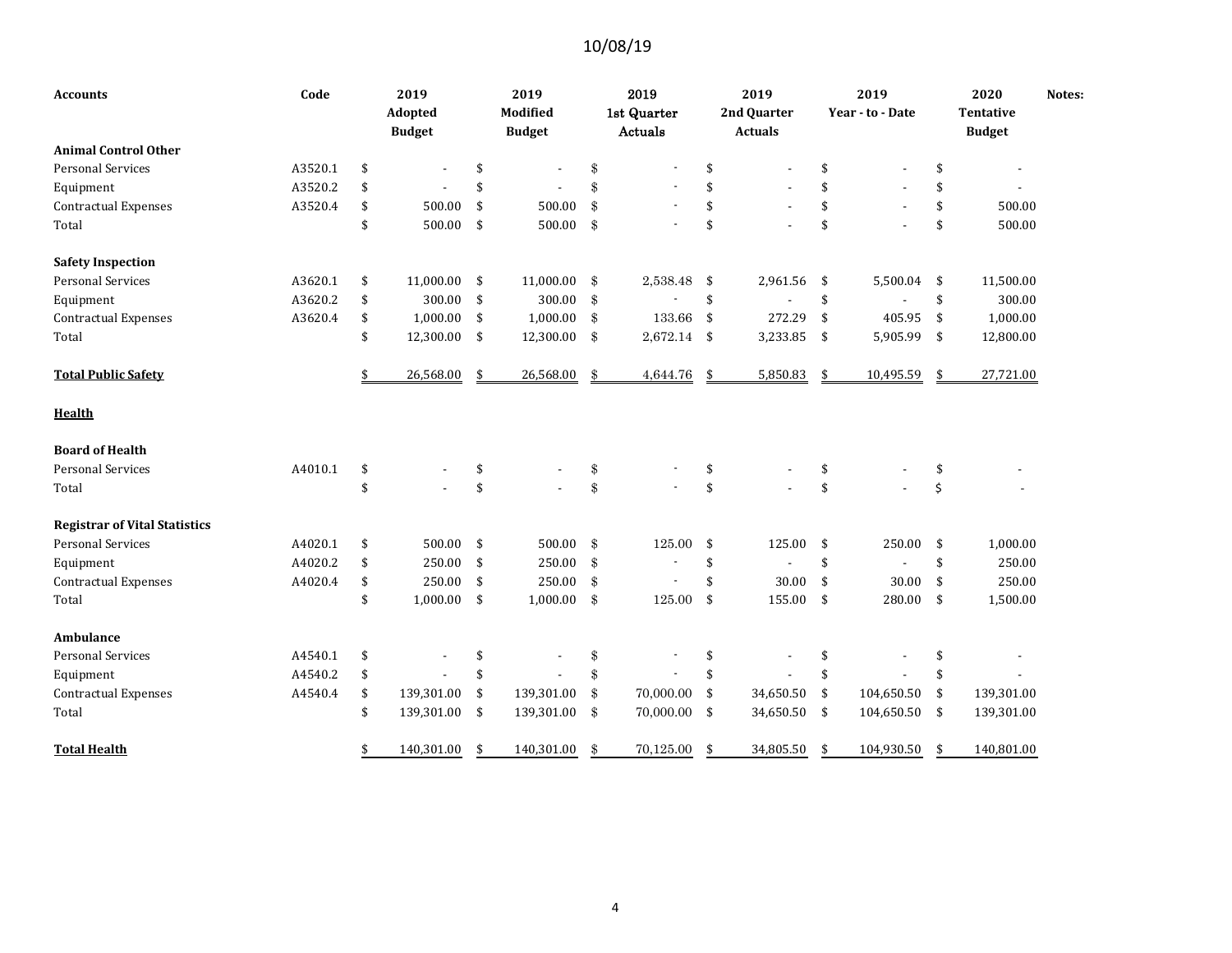| Accounts                                         | Code    |    | 2019<br>Adopted<br><b>Budget</b> | 2019<br>Modified<br><b>Budget</b> |               | 2019<br>1st Quarter<br>Actuals |               | 2019<br>2nd Quarter<br><b>Actuals</b> |               | 2019<br>Year - to - Date | 2020<br><b>Tentative</b><br><b>Budget</b> | Notes: |
|--------------------------------------------------|---------|----|----------------------------------|-----------------------------------|---------------|--------------------------------|---------------|---------------------------------------|---------------|--------------------------|-------------------------------------------|--------|
| Transportation                                   |         |    |                                  |                                   |               |                                |               |                                       |               |                          |                                           |        |
| <b>Superintendent of Highways</b>                |         |    |                                  |                                   |               |                                |               |                                       |               |                          |                                           |        |
| <b>Personal Services</b>                         | A5010.1 | \$ | 59,320.00                        | \$<br>59,320.00                   | \$            | 13,689.24 \$                   |               | 15,970.78                             | $\frac{1}{2}$ | 29,660.02                | \$<br>63,320.00                           |        |
| Equipment                                        | A5010.2 | \$ |                                  | \$<br>$\overline{\phantom{a}}$    | \$            |                                | \$            |                                       | \$            | $\overline{\phantom{0}}$ | \$<br>$\blacksquare$                      |        |
| <b>Contractual Expenses</b>                      | A5010.4 | \$ | 1,200.00                         | \$<br>1,200.00                    | \$            | 994.98                         | \$            | 740.90                                | \$            | 1,735.88                 | \$<br>1,750.00                            |        |
| Total                                            |         | \$ | 60,520.00                        | \$<br>60,520.00                   | \$            | 14,684.22 \$                   |               | 16,711.68                             | -\$           | 31,395.90                | \$<br>65,070.00                           |        |
| <b>Street Lighting</b>                           |         |    |                                  |                                   |               |                                |               |                                       |               |                          |                                           |        |
| <b>Contractual Expenses</b>                      | A5182.4 | \$ | 2,500.00                         | \$<br>2,500.00                    | \$            | $364.59\,$                     | $\frac{1}{2}$ | 445.29                                | \$            | 809.88                   | \$<br>2,500.00                            |        |
| Total                                            |         | \$ | 2,500.00                         | \$<br>2,500.00                    | \$            | 364.59 \$                      |               | 445.29                                | -\$           | 809.88                   | \$<br>2,500.00                            |        |
| <b>Total Transportation</b>                      |         | S. | 63,020.00                        | \$<br>63,020.00                   | \$            | 15,048.81                      | \$            | 17,156.97                             | -\$           | 32,205.78                | \$<br>67,570.00                           |        |
| <b>Waterways Navigation</b>                      |         |    |                                  |                                   |               |                                |               |                                       |               |                          |                                           |        |
| <b>Contractual Expenses</b>                      | A5710.4 | \$ | 1,800.00                         | \$<br>1,800.00                    | \$            |                                | \$            |                                       | \$            |                          | \$<br>1,800.00                            |        |
| Total                                            |         | \$ | 1,800.00                         | \$<br>1,800.00                    | \$            |                                | \$            |                                       | \$            |                          | \$<br>1,800.00                            |        |
| <b>Total Waterways Navigation</b>                |         | \$ | 1,800.00                         | \$<br>1,800.00                    | \$            |                                | \$            |                                       | \$            |                          | \$<br>1,800.00                            |        |
| <b>Economic Assistance and Opportunity</b>       |         |    |                                  |                                   |               |                                |               |                                       |               |                          |                                           |        |
| <b>Publicity</b>                                 |         |    |                                  |                                   |               |                                |               |                                       |               |                          |                                           |        |
| <b>Contractual Expenses</b>                      | A6410.4 | \$ | 300.00                           | \$<br>300.00                      | \$            |                                | \$            |                                       | \$            |                          | \$<br>300.00                              |        |
| Total                                            |         | \$ | 300.00                           | \$<br>300.00                      | $\mathbf{\$}$ |                                | \$            |                                       | \$            |                          | \$<br>300.00                              |        |
| <b>Veterans Services</b>                         |         |    |                                  |                                   |               |                                |               |                                       |               |                          |                                           |        |
| <b>Personal Services</b>                         | A6510.1 | \$ |                                  | \$                                | \$            |                                | \$            |                                       | \$            |                          | \$<br>$\overline{\phantom{a}}$            |        |
| Equipment                                        | A6510.2 | \$ |                                  | \$                                | \$            |                                | \$            |                                       | \$            |                          | \$                                        |        |
| <b>Contractual Expenses</b>                      | A6510.4 | \$ | 700.00                           | \$<br>700.00                      | \$            |                                | \$            |                                       | \$            |                          | \$<br>700.00                              |        |
| Total                                            |         | \$ | 700.00                           | \$<br>700.00                      | \$            |                                | \$            |                                       | \$            |                          | \$<br>700.00                              |        |
| <b>Total Economic Assistance and Opportunity</b> |         | \$ | 1,000.00                         | \$<br>1,000.00                    | \$            |                                | \$            |                                       | \$            |                          | \$<br>1,000.00                            |        |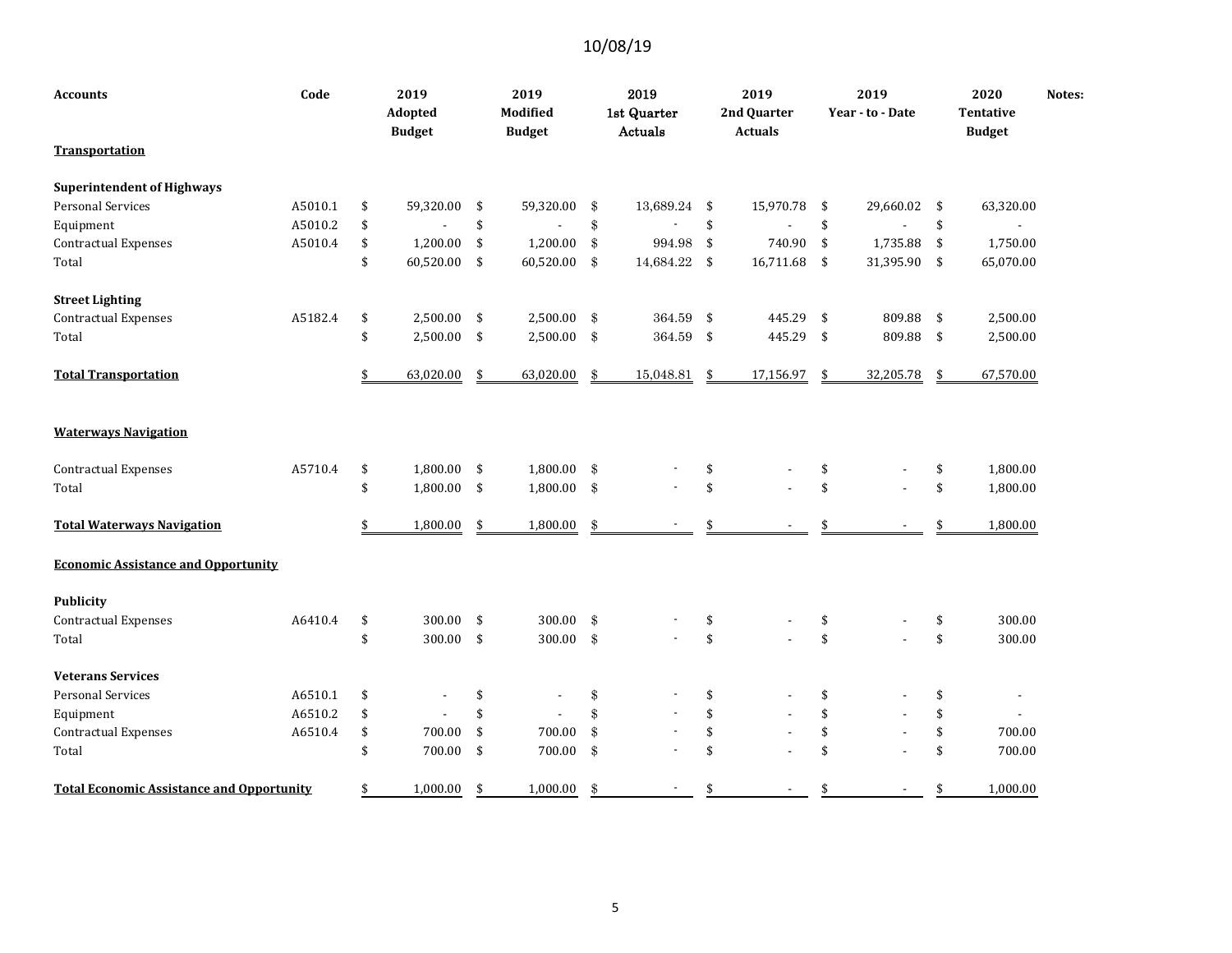| Accounts                                                          | Code    | 2019<br>Adopted<br><b>Budget</b> |                         | 2019<br>Modified<br><b>Budget</b> |                                               | 2019<br>1st Quarter<br>Actuals |     | 2019<br>2nd Quarter<br><b>Actuals</b> |            | 2019<br>Year - to - Date |     | 2020<br><b>Tentative</b><br><b>Budget</b> | Notes:              |
|-------------------------------------------------------------------|---------|----------------------------------|-------------------------|-----------------------------------|-----------------------------------------------|--------------------------------|-----|---------------------------------------|------------|--------------------------|-----|-------------------------------------------|---------------------|
| <b>Culture and Recreation</b>                                     |         |                                  |                         |                                   |                                               |                                |     |                                       |            |                          |     |                                           |                     |
| Special Recreational Facilities (Pilot Knob Beach and BattleHill) |         |                                  |                         |                                   |                                               |                                |     |                                       |            |                          |     |                                           |                     |
| <b>Personal Services</b>                                          | A7180.1 | \$<br>10,000.00                  | \$                      | 10,000.00                         | \$                                            |                                | \$  |                                       | \$         |                          | \$  | 9,500.00                                  |                     |
| Equipment                                                         | A7180.2 | \$<br>500.00                     | $\sqrt[6]{\frac{1}{2}}$ | 500.00                            | $\, \, \raisebox{12pt}{$\scriptstyle \circ$}$ |                                | \$  |                                       | \$         |                          | \$  | 1,000.00                                  |                     |
| <b>Contractual Expenses</b>                                       | A7180.4 | \$<br>1,000.00                   | \$                      | 1,000.00                          | \$                                            |                                | \$  | $\blacksquare$                        | \$         | $\overline{\phantom{a}}$ | \$  | 33,500.00                                 | BattleHill-32500.00 |
| Total                                                             |         | \$<br>11,500.00                  | \$                      | 11,500.00                         | $\frac{1}{2}$                                 | $\overline{\phantom{a}}$       | \$  |                                       | \$         | ÷.                       | \$  | 44,000.00                                 |                     |
| <b>Youth Program</b>                                              |         |                                  |                         |                                   |                                               |                                |     |                                       |            |                          |     |                                           |                     |
| <b>Personal Services</b>                                          | A7310.1 | \$                               | \$                      |                                   | \$                                            |                                | \$  |                                       | \$         | ÷,                       | \$  | $\overline{\phantom{a}}$                  |                     |
| Equipment                                                         | A7310.2 | \$                               | \$                      |                                   | \$                                            |                                | \$  |                                       | \$         |                          | \$  |                                           |                     |
| <b>Contractual Expenses</b>                                       | A7310.4 | \$<br>650.00                     | \$                      | 650.00                            | \$                                            |                                | \$  | 650.00                                | \$         | 650.00                   | \$  | 650.00                                    |                     |
| Total                                                             |         | \$<br>650.00                     | $\sqrt{5}$              | 650.00                            | $\frac{3}{2}$                                 | $\overline{\phantom{a}}$       | \$  | 650.00                                | $\sqrt{2}$ | 650.00                   | \$  | 650.00                                    |                     |
| <b>Joint Youth Project</b>                                        |         |                                  |                         |                                   |                                               |                                |     |                                       |            |                          |     |                                           |                     |
| <b>Contractual Expenses</b>                                       | A7320.4 | \$<br>10,550.00                  | $\sqrt{5}$              | 10,550.00                         | $\frac{1}{2}$                                 |                                | \$  |                                       | \$         |                          | \$  | 12,950.00                                 |                     |
| Total                                                             |         | \$<br>10,550.00 \$               |                         | 10,550.00                         | $\mathfrak{F}$                                |                                | \$  |                                       | \$         | $\overline{\phantom{a}}$ | \$  | 12,950.00                                 |                     |
| <b>Historian</b>                                                  |         |                                  |                         |                                   |                                               |                                |     |                                       |            |                          |     |                                           |                     |
| <b>Personal Services</b>                                          | A7510.1 | \$<br>824.00                     | \$                      | 824.00                            | \$                                            | 206.00                         | \$  | 206.00                                | \$         | 412.00                   | \$  | 840.00                                    |                     |
| Equipment                                                         | A7510.2 | \$                               | \$                      |                                   | \$                                            | $\overline{a}$                 | \$  | $\overline{a}$                        | \$         | $\overline{\phantom{a}}$ | \$  | $\sim$                                    |                     |
| <b>Contractual Expenses</b>                                       | A7510.4 | \$<br>$\overline{\phantom{a}}$   | \$                      |                                   | \$                                            | ÷,                             | \$  |                                       | \$         |                          | \$  | $\blacksquare$                            |                     |
| Total                                                             |         | \$<br>824.00                     | \$                      | 824.00                            | \$                                            | 206.00                         | \$  | 206.00                                | \$         | 412.00                   | \$  | 840.00                                    |                     |
| <b>Celebration</b>                                                |         |                                  |                         |                                   |                                               |                                |     |                                       |            |                          |     |                                           |                     |
| <b>Personal Services</b>                                          | A7550.1 | \$                               | \$                      |                                   | \$                                            |                                | \$  |                                       | \$         |                          | \$  | $\overline{\phantom{a}}$                  |                     |
| Equipment                                                         | A7550.2 | \$                               | \$                      |                                   | \$                                            |                                | \$  |                                       | \$         |                          | \$  |                                           |                     |
| <b>Contractual Expenses</b>                                       | A7550.4 | \$<br>250.00                     | \$                      | 250.00                            | \$                                            |                                | \$  |                                       | \$         |                          | \$  | 250.00                                    |                     |
| Total                                                             |         | \$<br>250.00                     | \$                      | 250.00                            | $\mathbf{\$}$                                 |                                | \$  |                                       | \$         |                          | \$  | 250.00                                    |                     |
| <b>Adult Recreaton</b>                                            |         |                                  |                         |                                   |                                               |                                |     |                                       |            |                          |     |                                           |                     |
| <b>Personal Services</b>                                          | A7620.1 | \$                               | \$                      |                                   | \$                                            |                                | \$  |                                       | \$         |                          | \$  | $\overline{\phantom{a}}$                  |                     |
| Equipment                                                         | A7620.2 | \$                               | \$                      |                                   | \$                                            |                                | \$  |                                       | \$         |                          | \$  |                                           |                     |
| <b>Contractual Expenses</b>                                       | A7620.4 | \$<br>2,000.00                   | \$                      | 2,000.00                          | $\frac{1}{2}$                                 | 2,000.00                       | \$  |                                       | \$         | 2,000.00                 | \$  | 2,000.00                                  |                     |
| Total                                                             |         | \$<br>2,000.00                   | \$                      | 2,000.00                          | \$                                            | 2,000.00                       | -\$ |                                       | \$         | 2,000.00                 | -\$ | 2,000.00                                  |                     |
| <b>Total Culture and Recreation</b>                               |         | \$<br>25,774.00                  | \$                      | 25,774.00                         | \$                                            | 2,206.00                       | \$  | 856.00                                | \$         | 3,062.00                 | \$  | 60,690.00                                 |                     |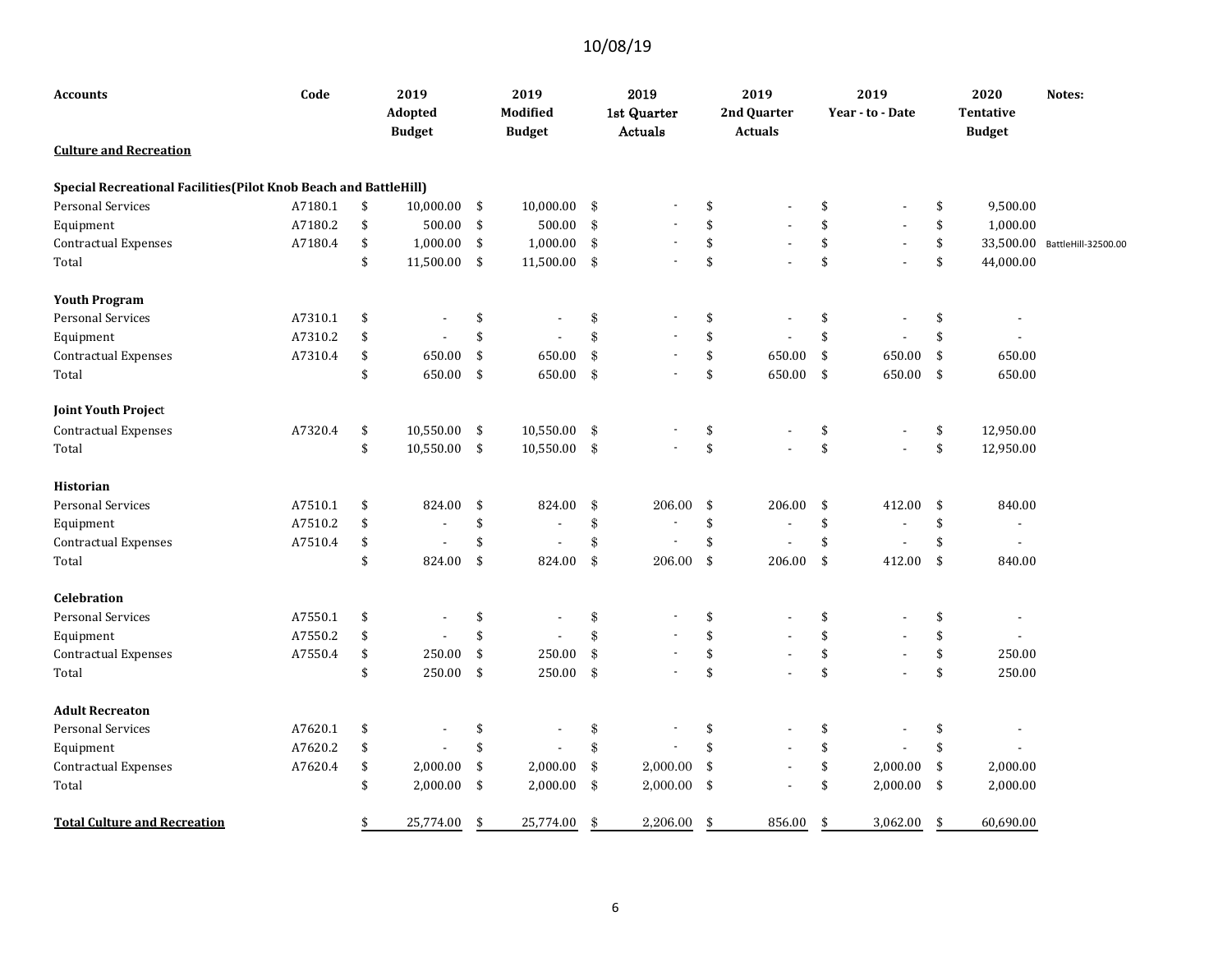| <b>Accounts</b>                          | Code    | 2019<br>Adopted<br><b>Budget</b> |     | 2019<br>Modified<br><b>Budget</b> | 2019<br>1st Quarter<br>Actuals |            | 2019<br>2nd Quarter<br><b>Actuals</b> |                | 2019<br>Year - to - Date |     | 2020<br>Tentative<br><b>Budget</b> | Notes: |
|------------------------------------------|---------|----------------------------------|-----|-----------------------------------|--------------------------------|------------|---------------------------------------|----------------|--------------------------|-----|------------------------------------|--------|
| <b>Home and Community Services</b>       |         |                                  |     |                                   |                                |            |                                       |                |                          |     |                                    |        |
| Planning                                 |         |                                  |     |                                   |                                |            |                                       |                |                          |     |                                    |        |
| <b>Personal Services</b>                 | A8020.1 | \$<br>4,803.00                   | \$  | 4,803.00                          | \$<br>1,108.38                 | -\$        | 1,293.11                              | -\$            | 2,401.49                 | \$  | 4,900.00                           |        |
| Equipment                                | A8020.2 | \$                               | \$  |                                   | \$<br>529.25                   | \$         |                                       | \$             | 529.25                   | \$  |                                    |        |
| Contractual Expenses                     | A8020.4 | \$<br>7,500.00                   | \$  | 7,500.00                          | \$<br>682.87                   | \$         | 1,530.11                              | \$             | 2,212.98                 | \$  | 7,500.00                           |        |
| Total                                    |         | \$<br>12,303.00                  | \$  | 12,303.00                         | \$<br>2,320.50                 | $\sqrt{5}$ | 2,823.22                              | \$             | 5,143.72 \$              |     | 12,400.00                          |        |
| <b>Environmental Control</b>             |         |                                  |     |                                   |                                |            |                                       |                |                          |     |                                    |        |
| <b>Contractual Expenses</b>              | A8090.4 | \$                               | \$  |                                   | \$                             | \$         |                                       | \$             |                          | \$  |                                    |        |
| Total                                    |         | \$                               | \$  |                                   | \$                             | \$         |                                       | \$             |                          | \$  |                                    |        |
| <b>Cemeteries</b>                        |         |                                  |     |                                   |                                |            |                                       |                |                          |     |                                    |        |
| <b>Personal Services</b>                 | A8810.1 | \$<br>5,000.00                   | \$  | 5,000.00                          | \$                             | \$         | 941.70                                | \$             | 941.70                   | -\$ | 3,500.00                           |        |
| Equipment                                | A8810.2 | \$<br>1,000.00                   | \$  | 250.00                            | \$                             | \$         | 699.90                                | $\mathfrak{S}$ | 699.90                   | \$  | 500.00                             |        |
| <b>Contractual Expenses</b>              | A8810.4 | \$<br>1,000.00                   | \$  | 1,750.00                          | \$                             | \$         |                                       | \$             |                          | \$  | 500.00                             |        |
| Total                                    |         | \$<br>7,000.00                   | -\$ | 7,000.00                          | \$                             | \$         | 1,641.60                              | \$             | 1,641.60                 | \$  | 4,500.00                           |        |
| <b>Total Home and Community Services</b> |         | \$<br>19,303.00                  | \$  | 19,303.00                         | \$<br>2,320.50                 | \$         | 4,464.82                              | \$             | 6,785.32                 | \$  | 16,900.00                          |        |
| <b>Undistributed</b>                     |         |                                  |     |                                   |                                |            |                                       |                |                          |     |                                    |        |
| <b>Employee Benefits</b>                 |         |                                  |     |                                   |                                |            |                                       |                |                          |     |                                    |        |
| <b>State Retirement</b>                  | A9010.1 | \$<br>19.669.00                  | \$  | 19,669.00                         | \$                             | \$         |                                       | \$             |                          | \$  | 19,533.00                          |        |
| <b>Social Security</b>                   | A9030.8 | \$<br>19,280.00                  | \$  | 19,280.00                         | \$<br>4,522.80                 | \$         | 4,345.86                              | \$             | 8,868.66                 | \$  | 19,350.00                          |        |
| <b>Unemployment Insurance</b>            | A9050.8 | \$                               | \$  |                                   | \$                             | \$         | 68.42                                 | \$             | 68.42                    | \$  |                                    |        |
| Disability Insurance                     | A9055.8 | \$<br>250.00                     | \$  | 250.00                            | \$<br>205.41                   | \$         |                                       | \$             | 205.41                   | -\$ | 250.00                             |        |
| Hospital and medical Insurance           | A9060.8 | \$<br>17,600.00                  | \$  | 17,600.00                         | \$<br>3,325.49                 | \$         | 7,256.88                              | $\sqrt{5}$     | 10,582.37                | \$  | 17,600.00                          |        |
| Employee Benefits-Other PFL              | A9089.8 | \$<br>$\blacksquare$             | \$  |                                   | \$<br>107.33                   | $\sqrt{5}$ |                                       | \$             | 107.33                   | \$  | $\overline{\phantom{a}}$           |        |
| <b>Total Undistributed</b>               |         | \$<br>56,799.00                  | \$  | 56,799.00                         | \$<br>8,161.03                 | \$         | 11,671.16                             | \$             | 19,832.19                | \$  | 56,733.00                          |        |
| <b>Total Appropriations/Expenditures</b> |         | \$<br>742,301.00                 | \$  | 742,301.00                        | \$<br>176,539.78               | \$         | 186,619.64                            | -\$            | 363,159.42               | \$  | 787,067.00                         |        |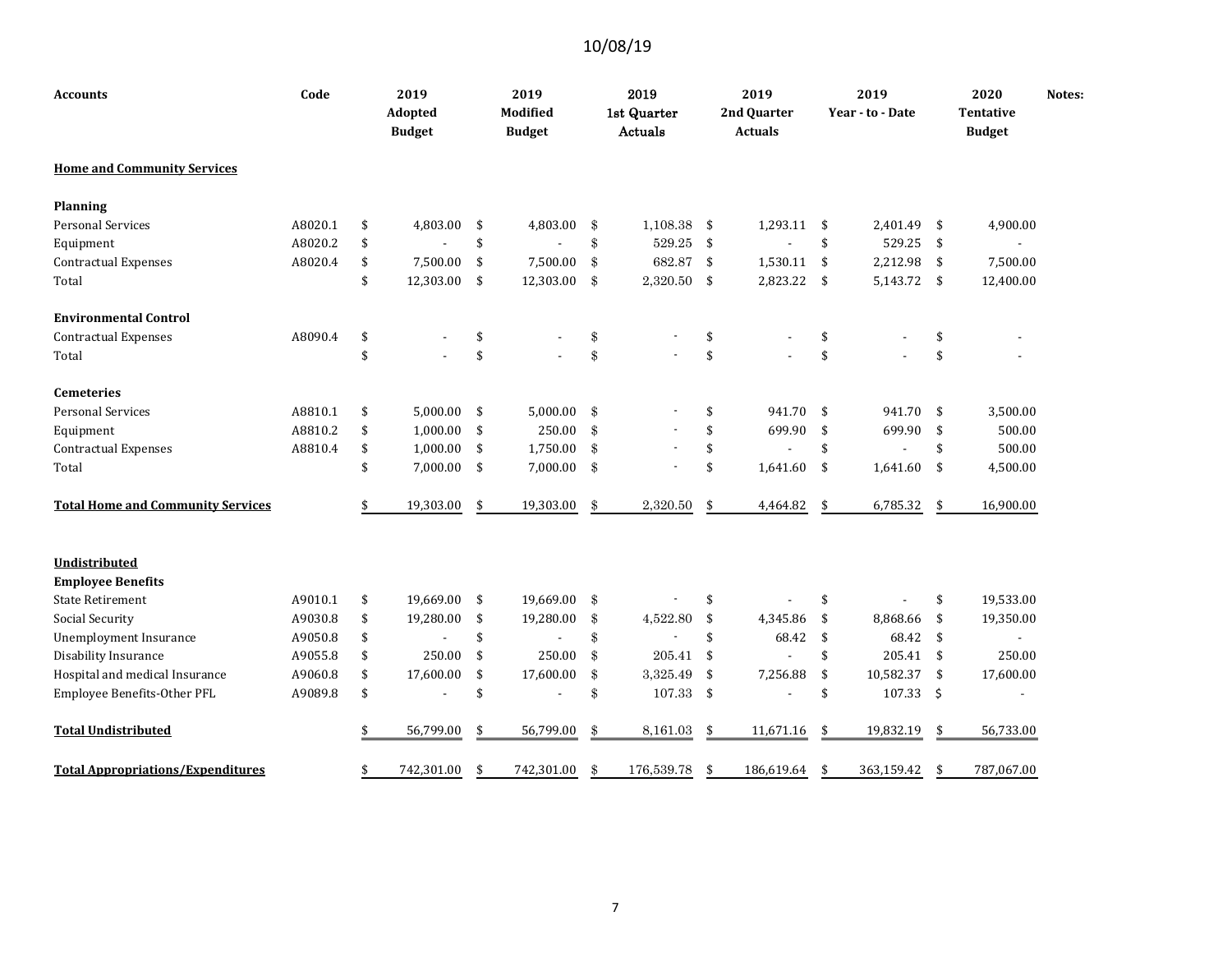| <b>Accounts</b>                         | Code  | 2019                           |     | 2019          | 2019                 | 2019           |      | 2019             |     | 2020             | Notes: |
|-----------------------------------------|-------|--------------------------------|-----|---------------|----------------------|----------------|------|------------------|-----|------------------|--------|
|                                         |       | Adopted                        |     | Modified      | 1st Quarter          | 2nd Quarter    |      | Year - to - Date |     | <b>Tentative</b> |        |
|                                         |       | <b>Budget</b>                  |     | <b>Budget</b> | Actuals              | <b>Actuals</b> |      |                  |     | <b>Budget</b>    |        |
| <b>General Fund Estimated Revenues</b>  |       |                                |     |               |                      |                |      |                  |     |                  |        |
| Real Property Tax Revenue               | A1001 | \$<br>285,726.00               | \$  | 285,726.00    | \$<br>285,726.00     | \$             | \$   | 285,726.00       | \$  | 437,429.00       |        |
| <b>Other Tax Items</b>                  |       |                                |     |               |                      |                |      |                  |     |                  |        |
| Other Payments in Lieu of Taxes         | A1081 | \$<br>2,537.00                 | \$  | 2,537.00      | \$<br>2,677.50 \$    |                | \$   | $2,677.50$ \$    |     | 3,700.00         |        |
| Interest and Penalties on Real Property | A1090 | \$<br>8,000.00                 | \$  | 8,000.00      | \$<br>2,492.78       | \$<br>5,121.64 | \$   | 7,614.42         | -\$ | 7,500.00         |        |
| Other Non-Property Tax                  | A1189 | \$                             | \$  |               | \$<br>380.62 \$      | 56.78          | -\$  | 437.40           | -\$ | $\blacksquare$   |        |
| Franchise                               | A1170 | \$<br>33,000.00                | \$  | 33,000.00     | \$<br>37,194.76 \$   |                | \$   | 37,194.76 \$     |     | 35,000.00        |        |
| <b>Departmental Income</b>              |       |                                |     |               |                      |                |      |                  |     |                  |        |
| Clerk Fees                              | A1255 | \$<br>1,000.00                 | \$  | 1,000.00      | \$<br>$299.24$ \$    | 480.34 \$      |      | 779.58           | -\$ | 1,200.00         |        |
| <b>Vital Statistics Fee</b>             | A1603 | \$<br>$\overline{\phantom{a}}$ | \$  |               | \$<br>60.00          | \$<br>200.00   | \$   | 260.00           | \$  | 500.00           |        |
| Culture and Recreation Income A         | A2089 | \$                             | \$  |               | \$                   | \$<br>9,121.23 | \$   | 9,121.23         | -\$ |                  |        |
| <b>Planning Board Fees</b>              | A2115 | \$<br>1,000.00                 | \$  | 1,000.00      | \$<br>50.00          | \$<br>125.00   | -\$  | 175.00           | \$  | 1,000.00         |        |
| <b>Use of Money</b>                     |       |                                |     |               |                      |                |      |                  |     |                  |        |
| <b>Interest and Earnings</b>            | A2401 | \$<br>300.00                   | -\$ | 300.00        | \$<br>2,091.65 \$    | 2,583.58 \$    |      | 4,675.23         | \$  | 5,000.00         |        |
| <b>Licenses and Permits</b>             |       |                                |     |               |                      |                |      |                  |     |                  |        |
| Dog License                             | A2544 | \$<br>3,500.00                 | \$  | 3,500.00      | \$<br>790.00 \$      | 1,582.00 \$    |      | 2,372.00         | \$  | 3,500.00         |        |
| Permits                                 | A2590 | \$                             | \$  |               | \$                   |                |      |                  | \$  |                  |        |
| <b>Fines and Forfeitures</b>            |       |                                |     |               |                      |                |      |                  |     |                  |        |
| <b>Fines and Forfeited Bail</b>         | A2610 | \$<br>90,000.00                | -\$ | 90,000.00     | \$<br>$10,468.00$ \$ | 10,774.00 \$   |      | 21,242.00 \$     |     | 75,000.00        |        |
| Sale of Property/Compensation for Loss  |       |                                |     |               |                      |                |      |                  |     |                  |        |
| Sale of Real Property                   | A2660 | \$                             | \$  |               | \$                   | \$             | \$   |                  | \$  |                  |        |
| Sale of Surplus Equip                   | A2665 | \$                             | \$  |               | \$                   | \$             | \$   |                  | \$  |                  |        |
| <b>Unclassified Revenue</b>             |       |                                |     |               |                      |                |      |                  |     |                  |        |
| <b>Unclassified Revenue</b>             | A2770 | \$                             | \$  |               | \$<br>2.85           | \$<br>0.88     | - \$ | 3.73             | \$  |                  |        |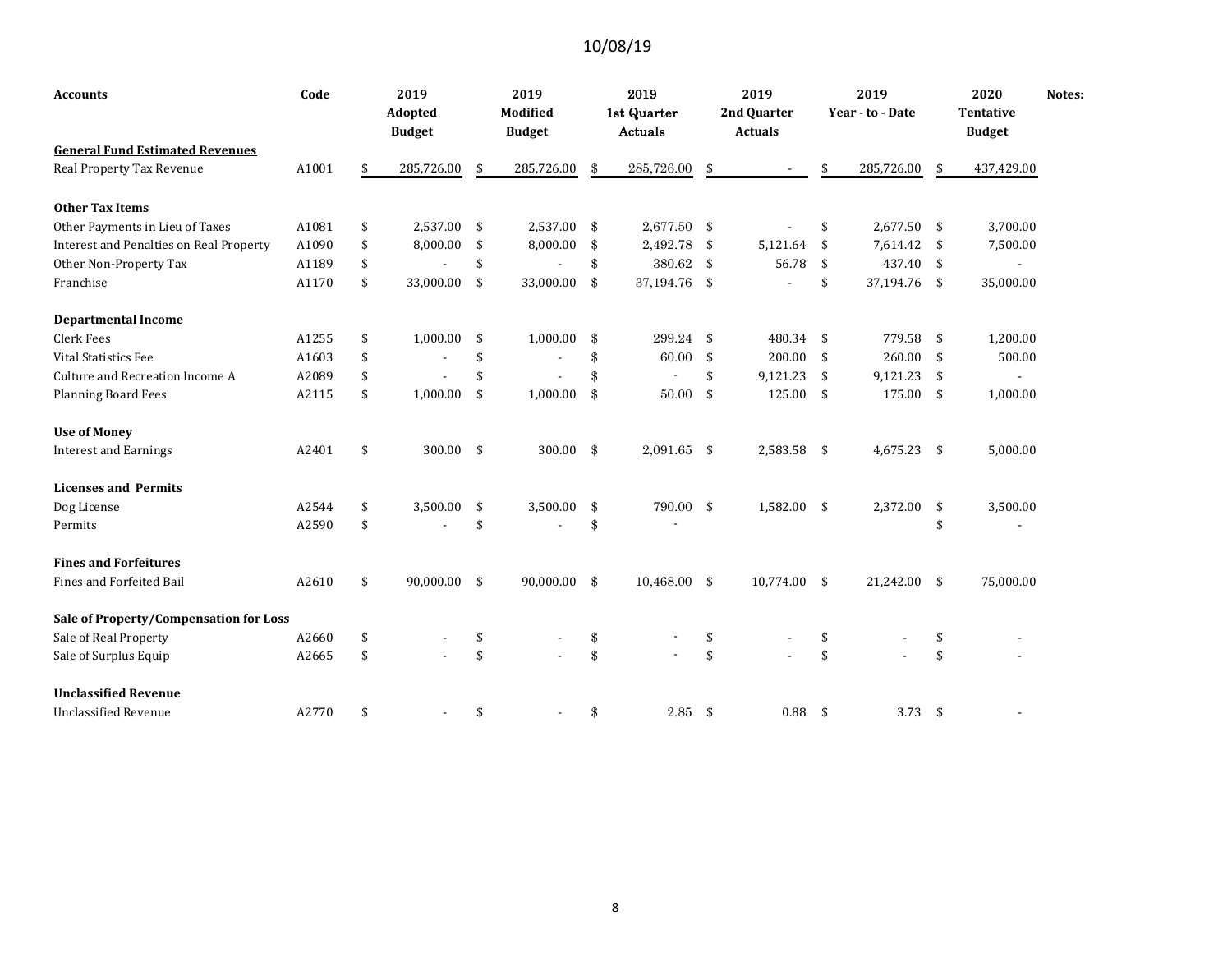| Accounts                                 | Code     | 2019<br>Adopted<br><b>Budget</b> | 2019<br><b>Modified</b><br><b>Budget</b> |                     | 2019<br>1st Quarter<br>Actuals |                         | 2019<br>2nd Quarter<br><b>Actuals</b> |               | 2019<br>Year - to - Date |     | 2020<br>Notes:<br><b>Tentative</b><br><b>Budget</b> |
|------------------------------------------|----------|----------------------------------|------------------------------------------|---------------------|--------------------------------|-------------------------|---------------------------------------|---------------|--------------------------|-----|-----------------------------------------------------|
| <b>State Aid</b>                         |          |                                  |                                          |                     |                                |                         |                                       |               |                          |     |                                                     |
| Revenue Sharing                          | A3001    | \$<br>12,238.00                  | \$<br>12,238.00                          | \$                  |                                | \$                      |                                       | \$            |                          | \$  | 12,238.00                                           |
| Mortgage Tax                             | A3005    | \$<br>95,000.00                  | \$<br>95,000.00                          | \$                  |                                | \$                      | 34,149.63                             | \$            | 34,149.63                | \$  | 65,000.00                                           |
| Grant Revenue - Other (Court)            | A3089    | \$                               | \$                                       | \$                  |                                | \$                      |                                       | \$            |                          | \$  |                                                     |
| Grant Revenue - Home and Community       | A3989    | \$<br>÷,                         | \$<br>$\overline{\phantom{a}}$           | \$                  |                                |                         |                                       |               |                          | \$  |                                                     |
| <b>Total Estimated Revenues</b>          |          | \$<br>246,575.00                 | \$<br>246,575.00                         | \$                  | 56,507.40                      | \$                      | 64,195.08                             | \$            | 120,702.48               | \$  | 209,638.00                                          |
| <b>Unexpended Balance</b>                |          | 210,000.00                       | \$<br>210,000.00                         | \$                  | 526,010.16                     |                         |                                       | \$            | 461,915.78               | \$  | 140,000.00                                          |
|                                          |          | appropriated                     |                                          |                     | cash on hand                   |                         |                                       |               | cash on hand             |     | APPROPRIATED TO 2020 BUDGET                         |
| HIGHWAY FUND                             |          | fund balance                     |                                          |                     | 3/31/2019                      |                         |                                       |               | 6/30/2019                |     |                                                     |
| <b>Highway Appropriations - Townwide</b> |          |                                  |                                          |                     |                                |                         |                                       |               |                          |     |                                                     |
| <b>Bridges</b>                           |          |                                  |                                          |                     |                                |                         |                                       |               |                          |     |                                                     |
| <b>Contractual Expenses</b>              | DA5120.4 | \$<br>10,000.00                  | \$<br>10,000.00                          | \$                  |                                | \$                      |                                       | \$            |                          | \$  | 10,000.00                                           |
| Total                                    |          | \$<br>10,000.00                  | \$<br>10,000.00                          | $\pmb{\mathcal{S}}$ |                                | \$                      |                                       | \$            |                          | \$  |                                                     |
|                                          |          |                                  |                                          |                     |                                |                         |                                       |               |                          | \$  | 10,000.00                                           |
| <b>Machinery</b>                         |          |                                  |                                          |                     |                                |                         |                                       |               |                          |     |                                                     |
| Equipment                                | DA5130.2 | \$<br>33,000.00                  | \$<br>33,000.00                          | \$                  | 3,445.00                       | \$                      | 36,456.26                             | \$            | 39,901.26                | \$  | 33,000.00                                           |
| <b>Contractual Expenses</b>              | DA5130.4 | \$<br>80,000.00                  | \$<br>80,000.00                          | \$                  | 16,559.30                      | - \$                    | 2,476.47                              | $\frac{1}{2}$ | 19,035.77                | -\$ | 80,000.00                                           |
| Total                                    |          | \$<br>113,000.00                 | \$<br>113,000.00                         | \$                  | 20,004.30                      | - \$                    | 38,932.73                             | \$            | 58,937.03                | -\$ | 113,000.00                                          |
| <b>Snow Removal - Town</b>               |          |                                  |                                          |                     |                                |                         |                                       |               |                          |     |                                                     |
| <b>Personal Services</b>                 | DA5142.1 | \$<br>210,000.00                 | \$<br>210,000.00                         | \$                  | 116,834.85                     | - \$                    |                                       | \$            | 116,834.85               | -\$ | 220,000.00                                          |
| <b>Contractual Expenses</b>              | DA5142.4 | \$<br>85,000.00                  | \$<br>85,000.00                          | \$                  | 30,314.81                      | $\overline{\mathbf{S}}$ | 20,756.10                             | \$            | 51,070.91 \$             |     | 85,000.00                                           |
| Total                                    |          | \$<br>295,000.00                 | \$<br>295,000.00                         | \$                  | 147,149.66 \$                  |                         | 20,756.10                             | \$            | 167,905.76               | -\$ | 305,000.00                                          |
| <b>Employee Benefits</b>                 |          |                                  |                                          |                     |                                |                         |                                       |               |                          |     |                                                     |
| <b>State Retirement</b>                  | DA9010.8 | \$<br>27,777.00                  | \$<br>27,777.00                          | \$                  |                                | \$                      |                                       | \$            |                          | \$  | 28,744.00                                           |
| Social Security                          | DA9030.8 | \$<br>16,065.00                  | \$<br>16,065.00                          | \$                  | 8,737.52                       | \$                      |                                       | \$            | 8,737.52                 | \$  | 16,830.00                                           |
| Hospital and Medical Insurance           | DA9060.8 | \$<br>81,723.00                  | \$<br>81,723.00                          | \$                  | 27,584.38                      | -\$                     |                                       | \$            | 27,584.38                | \$  | 79,723.00                                           |
| Other(uniforms/pfl)                      | DA9089.8 | \$<br>3,600.00                   | \$<br>3,600.00                           | \$                  | 1,703.92                       | -\$                     | 684.38                                | \$            | 2,388.30                 | \$  | 3,600.00                                            |
| Total                                    |          | \$<br>129,165.00                 | \$<br>129,165.00                         | \$                  | 38.025.82                      | \$                      | 684.38                                | \$            | 38,710.20                | \$  | 128,897.00                                          |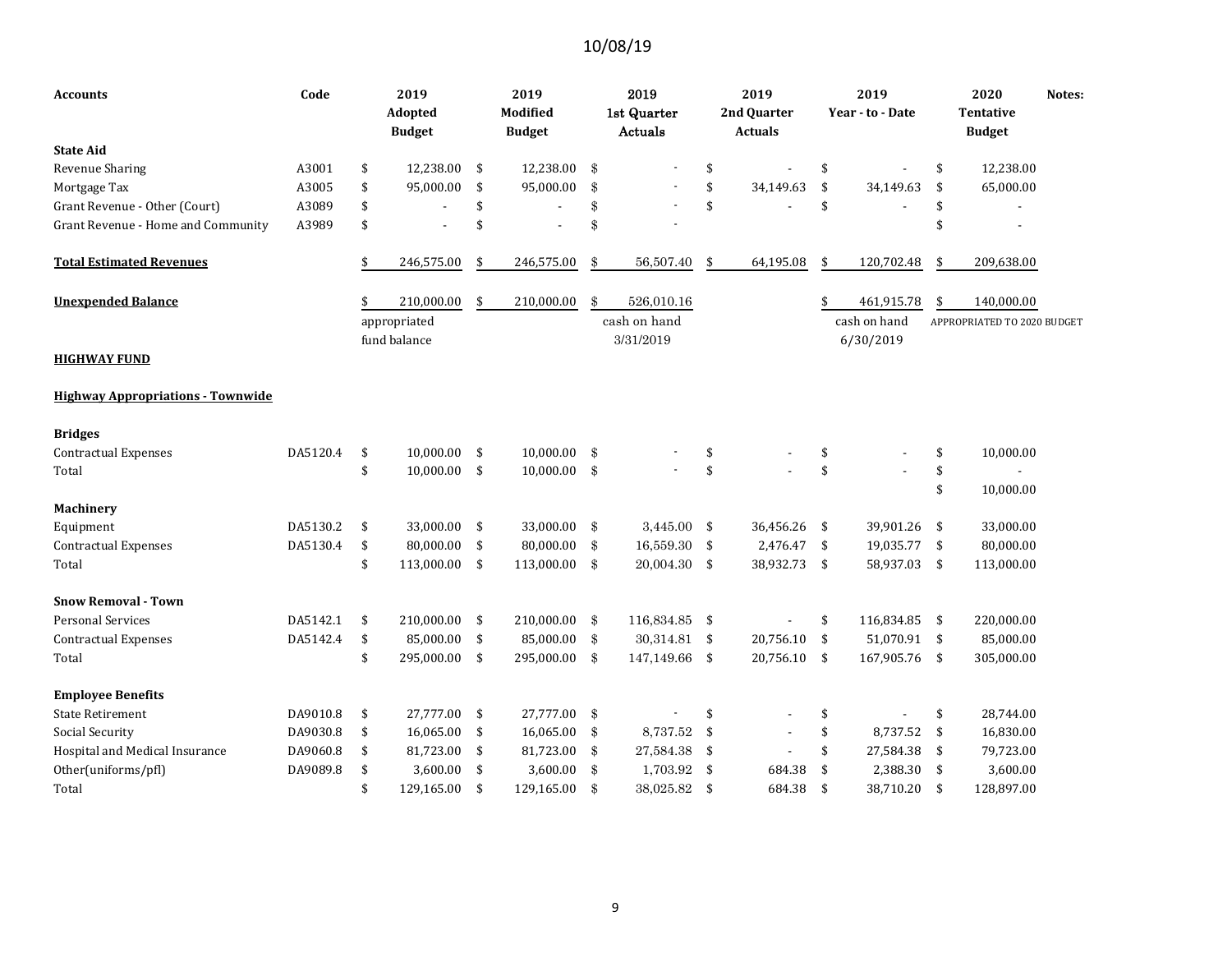| Accounts                                                   | Code     | 2019<br>Adopted<br><b>Budget</b> | 2019<br>Modified<br><b>Budget</b> |               | 2019<br>1st Quarter<br>Actuals |     | 2019<br>2nd Quarter<br><b>Actuals</b> | 2019<br>Year - to - Date  |     | 2020<br><b>Tentative</b><br><b>Budget</b> | Notes: |
|------------------------------------------------------------|----------|----------------------------------|-----------------------------------|---------------|--------------------------------|-----|---------------------------------------|---------------------------|-----|-------------------------------------------|--------|
| <b>Debt Service Principal</b>                              |          |                                  |                                   |               |                                |     |                                       |                           |     |                                           |        |
| Serial Bonds                                               | DA9710.6 | \$<br>97,021.00                  | \$<br>97,021.00                   | \$            |                                | \$  | 97,020.98                             | \$<br>97,020.98           | \$  | 73,355.00                                 |        |
| <b>Bond Anticipation</b>                                   | DA9730.6 | \$                               | \$                                | \$            |                                | \$  |                                       | \$                        | \$  |                                           |        |
| Capital Bonds                                              | DA9740.6 | \$                               | \$                                | \$            |                                | \$  |                                       | \$                        | \$  |                                           |        |
| Total                                                      |          | \$<br>97,021.00                  | \$<br>97,021.00                   | \$            |                                | \$  | 97,020.98                             | \$<br>97,020.98           | \$  | 73,355.00                                 |        |
| Interest                                                   |          |                                  |                                   |               |                                |     |                                       |                           |     |                                           |        |
| Serial Bonds                                               | DA9710.7 | \$<br>11,752.00                  | \$<br>11,752.00                   | \$            |                                | \$  | 11,751.30                             | \$<br>11,751.30 \$        |     | 8,627.00                                  |        |
| <b>Bond Anticipation</b>                                   | DA9730.7 | \$                               | \$                                | \$            |                                | \$  |                                       | \$                        |     |                                           |        |
| Capital Bonds                                              | DA9740.7 | \$                               | \$                                | \$            | ÷,                             | \$  |                                       | \$                        |     |                                           |        |
| Total                                                      |          | \$<br>11,752.00                  | \$<br>11,752.00                   | \$            |                                | \$  | 11,751.30                             | \$<br>11,751.30           | -\$ | 8,627.00                                  |        |
| <b>Total Appropriations/Expenses</b>                       |          | \$<br>655,938.00                 | \$<br>655,938.00                  | \$            | 205,179.78                     | \$  | 169,145.49                            | \$<br>374,325.27          | \$  | 638,879.00                                |        |
| <b>Highway Revenues - Townwide</b><br><b>Local Sources</b> |          |                                  |                                   |               |                                |     |                                       |                           |     |                                           |        |
| Real Property Tax                                          | DA1001   | \$<br>617,338.00                 | \$<br>617,338.00                  | \$            | 617,338.00                     | \$  |                                       | \$<br>617,338.00          | \$  | 604,879.00                                |        |
| Sales of Scrap & Surplus Equip                             | DA2650   | \$                               | \$                                | \$            |                                | \$  | 21,565.00                             | \$<br>21,565.00           | \$  |                                           |        |
| <b>Interest and Earnings</b>                               | DA2401   | \$<br>100.00                     | \$<br>100.00                      | \$            | 2,230.54                       | \$  | 2,537.26                              | \$<br>4,767.80            | \$  | 5,500.00                                  |        |
| <b>Compensation for Loss</b>                               | DA2690   | \$                               | \$                                | \$            |                                | \$  |                                       | \$                        | \$  |                                           |        |
| Mowing - Washington County                                 | DA2770   | \$<br>3,500.00                   | \$<br>3,500.00                    | \$            |                                | \$  |                                       | \$                        | \$  | 3,500.00                                  |        |
| <b>Total Est./Actual Revenues</b><br>Townwide              |          | \$<br>3,600.00                   | \$<br>3,600.00                    | $\mathbf{\$}$ | 2,230.54                       | \$  | 24,102.26                             | \$<br>26,332.80           | \$  | 9,000.00                                  |        |
| <b>Unexpended Balance/cash on hand</b>                     |          | 35,000.00                        | \$<br>35,000.00                   | \$            | 517,950.70                     |     |                                       | 373,185.47                | \$  | 25,000.00                                 |        |
|                                                            |          | appropriated<br>fund balance     |                                   |               | cash on hand<br>3/31/2019      |     |                                       | cash on hand<br>6/30/2019 |     | APPROPRIATED 2020 BUDGET                  |        |
| <b>Highway Appropriations - Outside Village</b>            |          |                                  |                                   |               |                                |     |                                       |                           |     |                                           |        |
| <b>General Repairs</b>                                     |          |                                  |                                   |               |                                |     |                                       |                           |     |                                           |        |
| <b>Personal Services</b>                                   | DB5110.1 | \$<br>185,000.00                 | \$<br>185,000.00                  | \$            |                                | \$  | 93,968.36 \$                          | 93,968.36 \$              |     | 188,000.00                                |        |
| <b>Contractual Expenses</b>                                | DB5110.4 | \$<br>68,000.00                  | \$<br>68,000.00                   | \$            | 369.64                         | \$  | 25,940.63                             | \$<br>26,310.27           | -\$ | 77,900.00                                 |        |
| Total                                                      |          | \$<br>253,000.00                 | \$<br>253,000.00                  | \$            | 369.64                         | -\$ | 119,908.99                            | \$<br>120,278.63          | \$  | 265,900.00                                |        |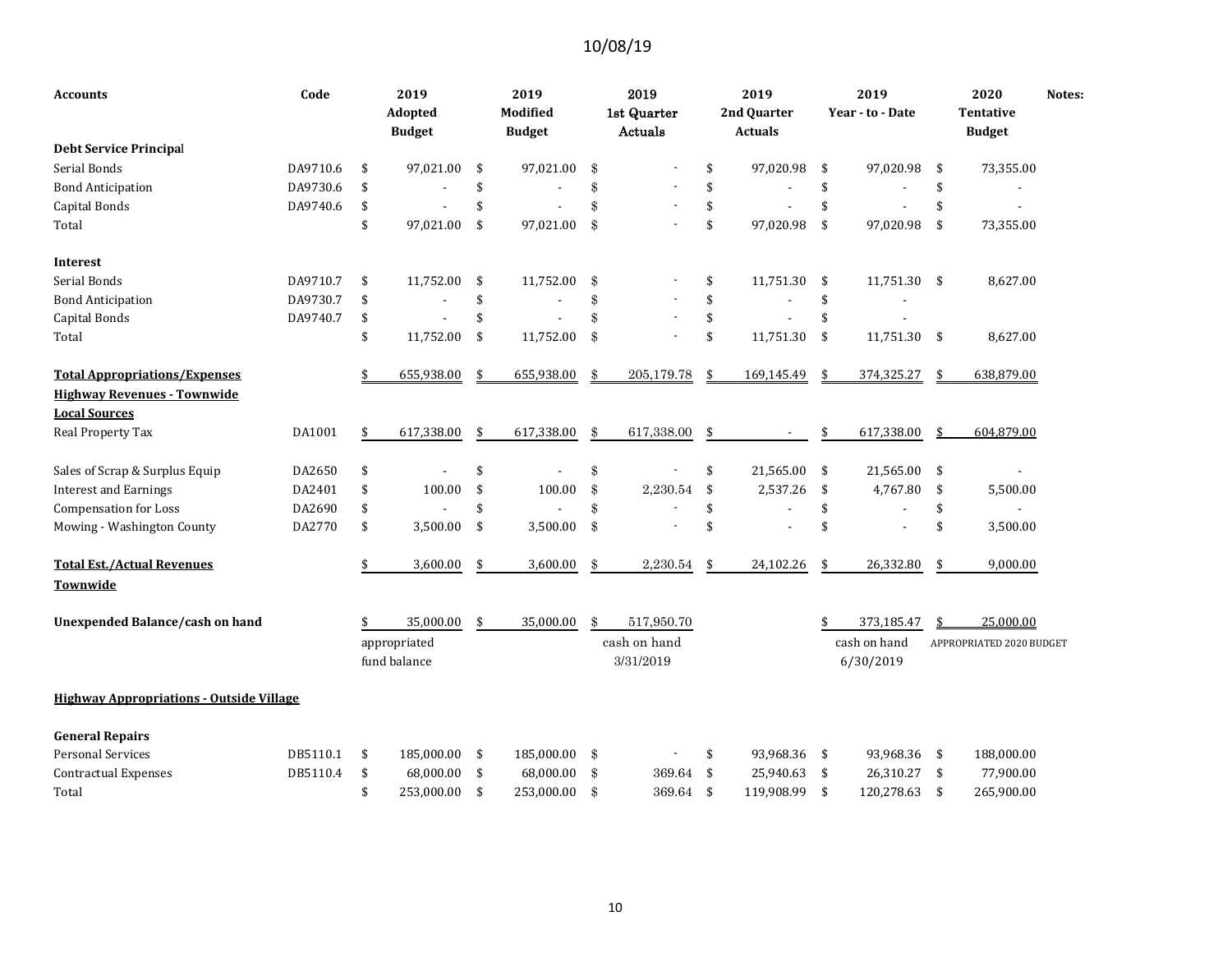| <b>Accounts</b>                                                          | Code     |     | 2019<br>Adopted<br><b>Budget</b> | 2019<br>Modified<br><b>Budget</b> |               | 2019<br>1st Quarter<br>Actuals |      | 2019<br>2nd Quarter<br><b>Actuals</b> | 2019<br>Year - to - Date |     | 2020<br><b>Tentative</b><br><b>Budget</b> | Notes: |
|--------------------------------------------------------------------------|----------|-----|----------------------------------|-----------------------------------|---------------|--------------------------------|------|---------------------------------------|--------------------------|-----|-------------------------------------------|--------|
| <b>Improvements</b>                                                      |          |     |                                  |                                   |               |                                |      |                                       |                          |     |                                           |        |
| Capital Outlay                                                           | DB5112.2 | -\$ | 240,000.00                       | \$<br>240,000.00                  | \$            |                                | \$   |                                       | \$                       | \$  | 250,000.00                                |        |
| <b>Employee Benefits</b>                                                 |          |     |                                  |                                   |               |                                |      |                                       |                          |     |                                           |        |
| <b>State Retirement</b>                                                  | DB9010.8 | \$  | 24,053.00                        | \$<br>24,053.00                   | \$            |                                | \$   |                                       | \$                       | \$  | 24,485.00                                 |        |
| Social Security                                                          | DB9030.8 | \$  | 14,153.00                        | \$<br>14,153.00                   | \$            |                                | \$   | 6,928.18                              | \$<br>6,928.18           | \$  | 14,382.00                                 |        |
| Hospital and Medical Insurance                                           | DB9060.8 | \$  | 81,723.00                        | \$<br>81,723.00                   | \$            | 17,791.73                      | \$   | 31,461.12                             | \$<br>49,252.85          | \$  | 79,723.00                                 |        |
| Uniforms                                                                 | DB9089.8 | \$  | 3,600.00                         | \$<br>3,600.00                    | \$            |                                | \$   | 1,036.06 \$                           | 1,036.06 \$              |     | 3,600.00                                  |        |
| Total                                                                    |          | \$  | 123,529.00                       | \$<br>123,529.00                  | \$            | 17,791.73                      | - \$ | 39,425.36 \$                          | 57,217.09                | -\$ | 122,190.00                                |        |
| <b>Total Highway Appropriations - Expenses</b><br><b>Outside Village</b> |          |     | 616,529.00                       | \$<br>616,529.00                  | \$            | 18,161.37                      | -\$  | 159,334.35                            | \$<br>177,495.72         | -\$ | 638,090.00                                |        |
| <b>Highway Revenues - Outside Village</b>                                |          |     |                                  |                                   |               |                                |      |                                       |                          |     |                                           |        |
| <b>Local Sources</b>                                                     |          |     |                                  |                                   |               |                                |      |                                       |                          |     |                                           |        |
| Real Property Tax                                                        | DB1001   | \$  | 413,429.00                       | \$<br>413,429.00                  | \$            | 413,429.00                     | \$   |                                       | 413,429.00               | \$  | 389,590.00                                |        |
| <b>Interest and Earnings</b>                                             | DB2401   | \$  | 100.00                           | \$<br>100.00                      | \$            | $1,956.40$ \$                  |      | 2,529.94 \$                           | 4,486.34 \$              |     | 5,500.00                                  |        |
| <b>State Aid</b>                                                         |          |     |                                  |                                   |               |                                |      |                                       |                          |     |                                           |        |
| Consolidated Highway                                                     | DB3501   | \$  | 168,000.00                       | \$<br>168,000.00                  | $\frac{3}{2}$ |                                | \$   |                                       | \$                       | \$  | 168,000.00                                |        |
| <b>Total Est./Actual Highway Revenues</b>                                |          | \$  | 168,100.00                       | \$<br>168,100.00                  | \$            | 1,956.40                       | \$   | 2,529.94                              | \$<br>4,486.34           | \$  | 173,500.00                                |        |
| <b>Unexpended Balance/cash on hand</b>                                   |          |     | 35,000.00                        | \$<br>35,000.00                   | \$            | 531,250.03                     |      |                                       | \$<br>370,419.13         | \$  | 75,000.00                                 |        |
|                                                                          |          |     | appropriated                     |                                   |               | cash on hand                   |      |                                       | cash on hand             |     | APPROPRIATED 2020 BUDGET                  |        |
|                                                                          |          |     | fund balance                     |                                   |               | 3/31/2019                      |      |                                       | 6/30/2019                |     |                                           |        |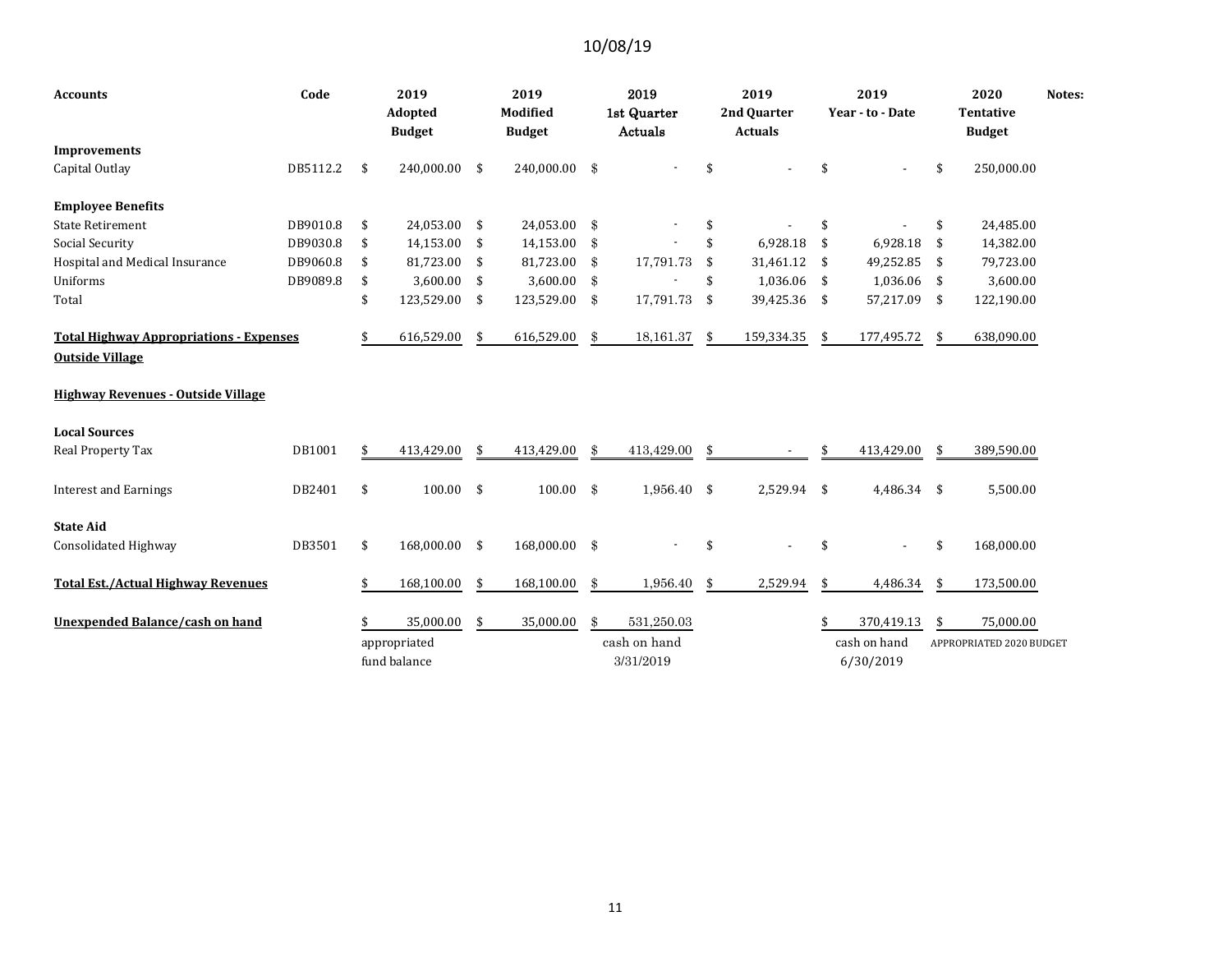| <b>Accounts</b>                    | Code          |     | 2019<br>Adopted |      | 2019<br>Modified |     | 2019<br>1st Quarter |      | 2019<br>2nd Quarter      |     | 2019<br>Year - to - Date | 2020<br>Notes:<br><b>Tentative</b>                  |
|------------------------------------|---------------|-----|-----------------|------|------------------|-----|---------------------|------|--------------------------|-----|--------------------------|-----------------------------------------------------|
|                                    |               |     | <b>Budget</b>   |      | <b>Budget</b>    |     | Actuals             |      | <b>Actuals</b>           |     |                          | <b>Budget</b>                                       |
| <b>SPECIAL DISTRICTS</b>           |               |     |                 |      |                  |     |                     |      |                          |     |                          |                                                     |
| <b>Fire Protection Districts</b>   |               |     |                 |      |                  |     |                     |      |                          |     |                          |                                                     |
| <b>Appropriations/Expenditures</b> |               |     |                 |      |                  |     |                     |      |                          |     |                          |                                                     |
| #6 Fort Ann SF1                    | SF3410.4      | \$  | 204,390.00      | -\$  | 204,390.00       | -\$ | 204,390.00 \$       |      | $\blacksquare$           | \$  | 204,390.00               | \$204,390 contract                                  |
| LOSAP                              | SF9010.8      | \$  |                 | - \$ |                  | \$  |                     |      | $\overline{\phantom{0}}$ |     |                          | $\overline{\phantom{a}}$                            |
| Total                              |               | \$  | 204,390.00      | -\$  | 204,390.00       | \$  | 204,390.00          | -\$  | $\overline{\phantom{a}}$ | \$  | 204,390.00 \$            | ٠                                                   |
| #7 Pilot Knob SF2                  | SF3410.4      | -\$ | 95,250.00       | -\$  | 95,250.00        | \$  | 95,250.00 \$        |      | $\overline{\phantom{a}}$ | \$  |                          | 95,250.00 \$93,200 contract/\$2,050 admin fees      |
| LOSAP                              | SF9010.8      | -S  | 3,240.00        | - \$ | 3,240.00         | \$  | $3,240.00$ \$       |      | ۰                        |     |                          | 3,000.00 13 members @\$480 each \$3,774 surplus     |
| Total                              |               |     | 98,490.00       | -\$  | 98,490.00        | \$  | 98,490.00           | -\$  | $\overline{\phantom{a}}$ | \$  | 98,250.00                |                                                     |
| #8 West Fort Ann SF3               | SF3410.4      | \$  | 244,934.00      | -\$  | 244,934.00       | \$  | 244,934.00          | - \$ | $\overline{\phantom{a}}$ | \$  |                          | 244,934.00 \$242,884 contract/\$2,050.00 admin fees |
| LOSAP                              | SF9010.8      | \$  |                 | \$   |                  | \$  |                     | \$   | $\overline{\phantom{a}}$ | \$. |                          | $4,500.00$ 14 members@\$480 each \$3,193 surplus    |
| Total                              |               | \$  | 244,934.00      | -\$  | 244,934.00       | \$  | 244,934.00          | \$   | $\overline{\phantom{a}}$ | \$. | 249,434.00               |                                                     |
| <b>Total - All Fire Districts</b>  | <b>TOTALS</b> | S   | 547,814.00      | \$   | 547,814.00       | -\$ | 547,814.00 \$       |      |                          | \$  | 552,074.00               |                                                     |
| <b>Revenues - Local Sources</b>    |               |     |                 |      |                  |     |                     |      |                          |     |                          |                                                     |
| Real Property Tax                  | SF1001        | \$. | 547,814.00      | -S   | 547,814.00       | \$  | 547,814.00          | -\$  |                          | \$  | 552,074.00               |                                                     |